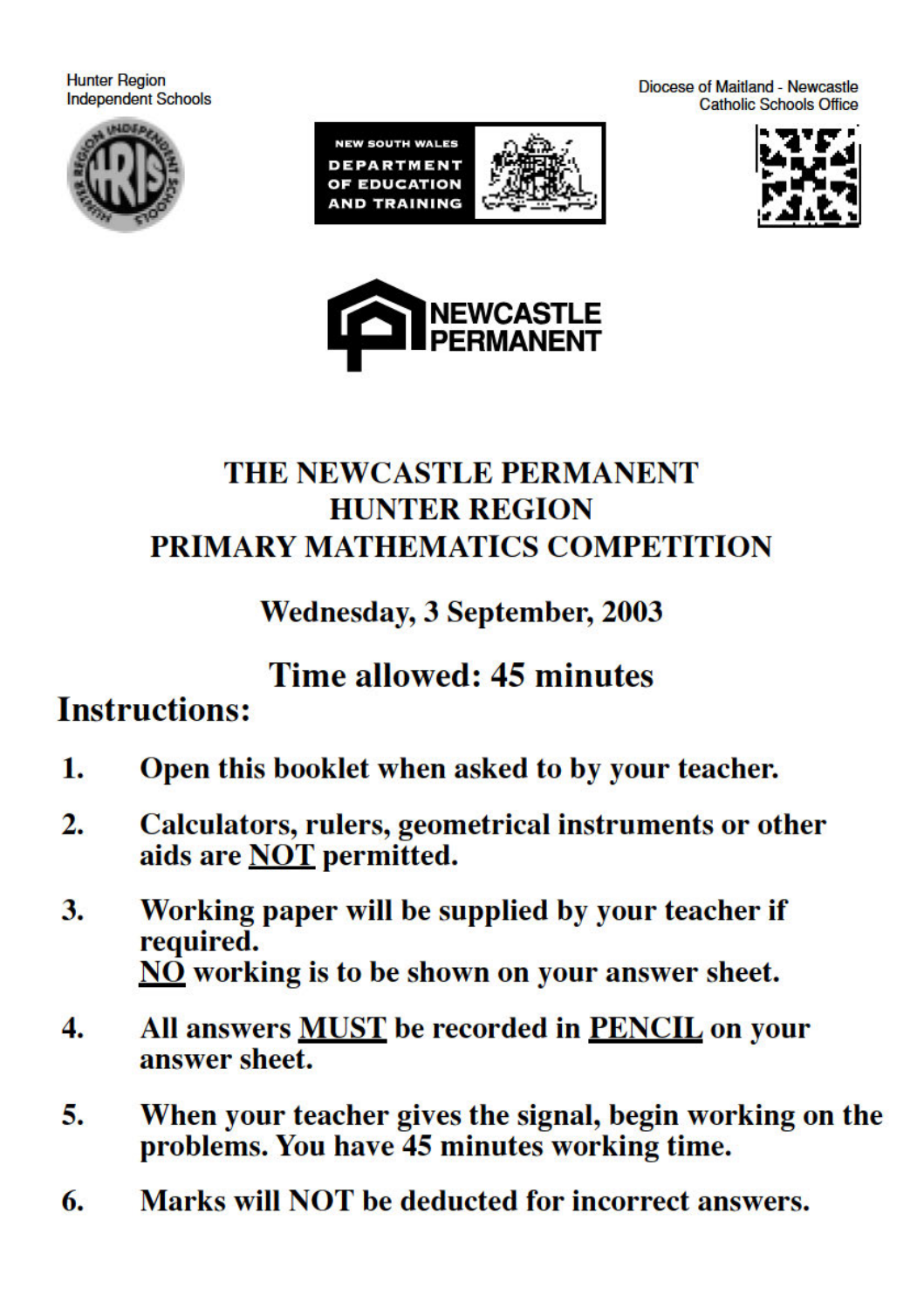### **SECTION A**

**Each question in this section is worth 2 marks.**

| 1. | Which number is the smallest?             |                               |                                                             |                                                                                                                                  |  |
|----|-------------------------------------------|-------------------------------|-------------------------------------------------------------|----------------------------------------------------------------------------------------------------------------------------------|--|
|    |                                           |                               | (A) $426\ 103$ (B) $432\ 205$ (C) $447\ 218$ (D) $423\ 605$ |                                                                                                                                  |  |
| 2. | three"?                                   |                               |                                                             | Which is "three hundred and thirty thousand, three hundred and                                                                   |  |
|    |                                           |                               | (A) 33 303 (B) 303 303 (C) 330 303 (D) 330 330              |                                                                                                                                  |  |
| 3. |                                           | The answer to $707 + 596$ is: |                                                             |                                                                                                                                  |  |
|    | $(A)$ 111                                 |                               | (B) $1203$ (C) $1293$ (D) $1303$                            |                                                                                                                                  |  |
| 4. | How many faces has a rectangular pyramid? |                               |                                                             |                                                                                                                                  |  |
|    | $(A)$ 4                                   | $(B)$ 5                       | $(C)$ 6                                                     | $(D)$ 8                                                                                                                          |  |
| 5. |                                           |                               |                                                             | The Newcastle Permanent celebrates its centenary this year.<br>In what year did the Newcastle Permanent first open for business? |  |
|    | $(A)$ 1903                                |                               | (B) $1928$ (C) $1953$                                       | $(D)$ 1978                                                                                                                       |  |
| 6. |                                           |                               | What is the missing number in this pattern?                 |                                                                                                                                  |  |
|    | 7,                                        | $18, 29, 40, 51, \dots$       |                                                             | 73                                                                                                                               |  |
|    | $(A)$ 62                                  | (B) 63                        | (C) 64                                                      | $(D)$ 65                                                                                                                         |  |
| 7. | X                                         | 4007<br>9                     |                                                             |                                                                                                                                  |  |
|    |                                           |                               |                                                             |                                                                                                                                  |  |

**(A) 3663 (B) 36 063 (C) 36 603 (D) 42 003**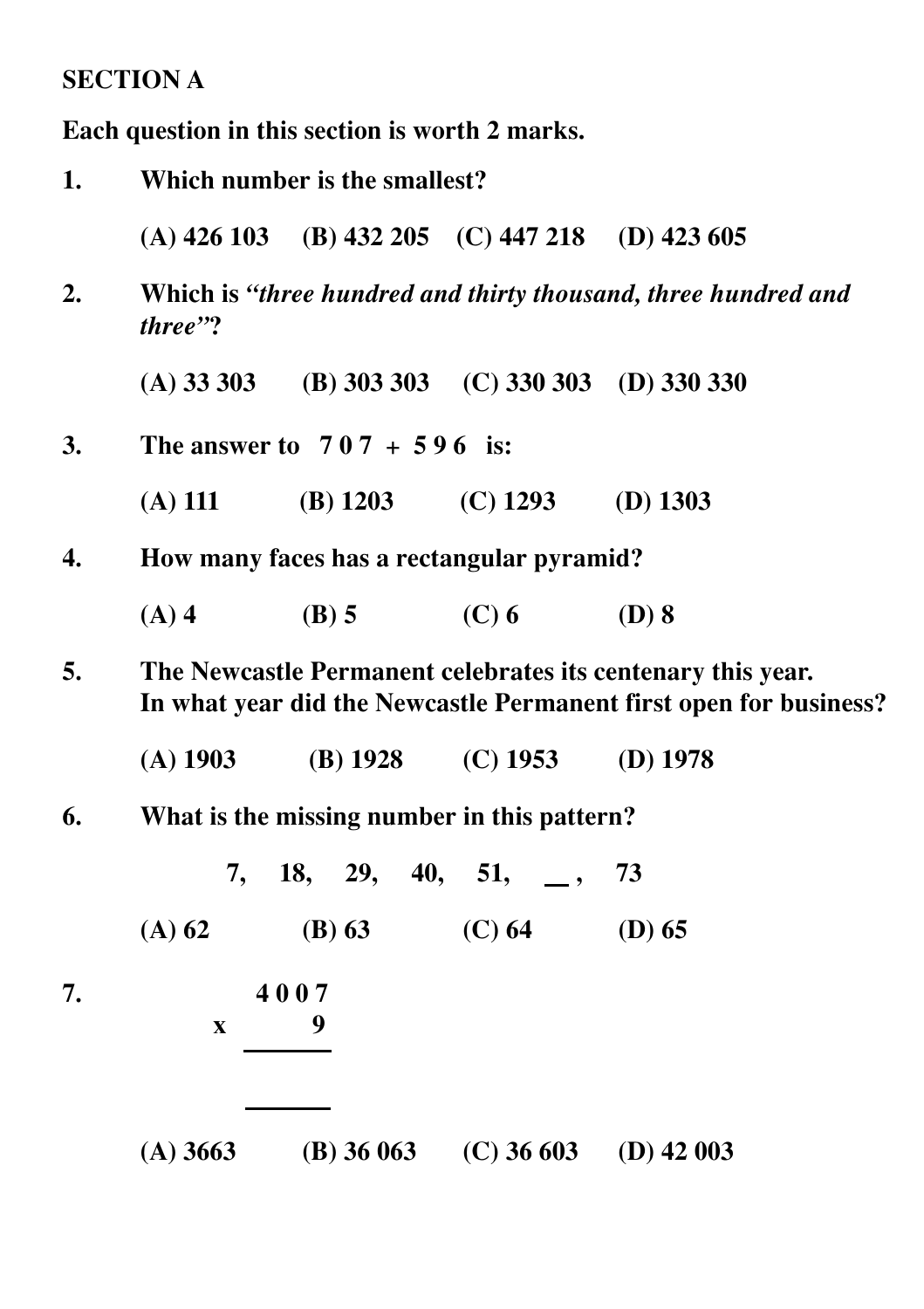| 8.  | How many even numbers are there between 39 and 69?                                                                                                         |                |                |                             |  |  |
|-----|------------------------------------------------------------------------------------------------------------------------------------------------------------|----------------|----------------|-----------------------------|--|--|
|     | $(A)$ 15                                                                                                                                                   | $(B)$ 14       | $(C)$ 12       | $(D)$ 10                    |  |  |
| 9.  | The product of two numbers is 606. One of these numbers is 3.<br>The other numbers is:                                                                     |                |                |                             |  |  |
|     | $(A)$ 22                                                                                                                                                   | (B) 202        | $(C)$ 603      | $(D)$ 1818                  |  |  |
| 10. | A car travelling at 88 km/h travels how far in 4 hours?                                                                                                    |                |                |                             |  |  |
|     | $(A)$ 22 $km$                                                                                                                                              | $(B)$ 202 $km$ | $(C)$ 322 $km$ | $(D)$ 352 $km$              |  |  |
| 11. | Anne bought 5 pens at 97 cents each. How much change from<br>\$10.00 should she be given?                                                                  |                |                |                             |  |  |
|     | $(A)$ \$4.85                                                                                                                                               | $(B)$ \$5.15   | (C) \$6.15     | $(D)$ \$6.85                |  |  |
| 12. | What digit does $\star$ stand for                                                                                                                          |                |                | 4226                        |  |  |
|     | in this subtraction?                                                                                                                                       |                |                | $-1 \star 43$               |  |  |
|     |                                                                                                                                                            |                |                | 2 4 8 3                     |  |  |
|     | $(A)$ 1                                                                                                                                                    | $(B)$ 2        | $(C)$ 7        | $(D)$ 8                     |  |  |
| 13. | A train left Broadmeadow at 1:49 pm and arrived at Wyong at<br>twenty-five minutes to three that same afternoon. How many<br>minutes did the journey take? |                |                |                             |  |  |
|     | $(A)$ 96                                                                                                                                                   | $(B)$ 86       | $(C)$ 54       | $(D)$ 46                    |  |  |
| 14. | The perimeter of a rectangle is 24cm. The length of the rectangle<br>is 8 cm. What is its width?                                                           |                |                |                             |  |  |
|     | $(A)$ 12 cm                                                                                                                                                | $(B)$ 6 cm     | $(C)$ 4 cm     | $(D)$ 3 cm                  |  |  |
| 15. | Which is the shortest measurement/                                                                                                                         |                |                |                             |  |  |
|     | $(A)$ 0.03 m                                                                                                                                               | $(B)$ 30 cm    |                | $(C)$ 300 mm $(D)$ 0.003 km |  |  |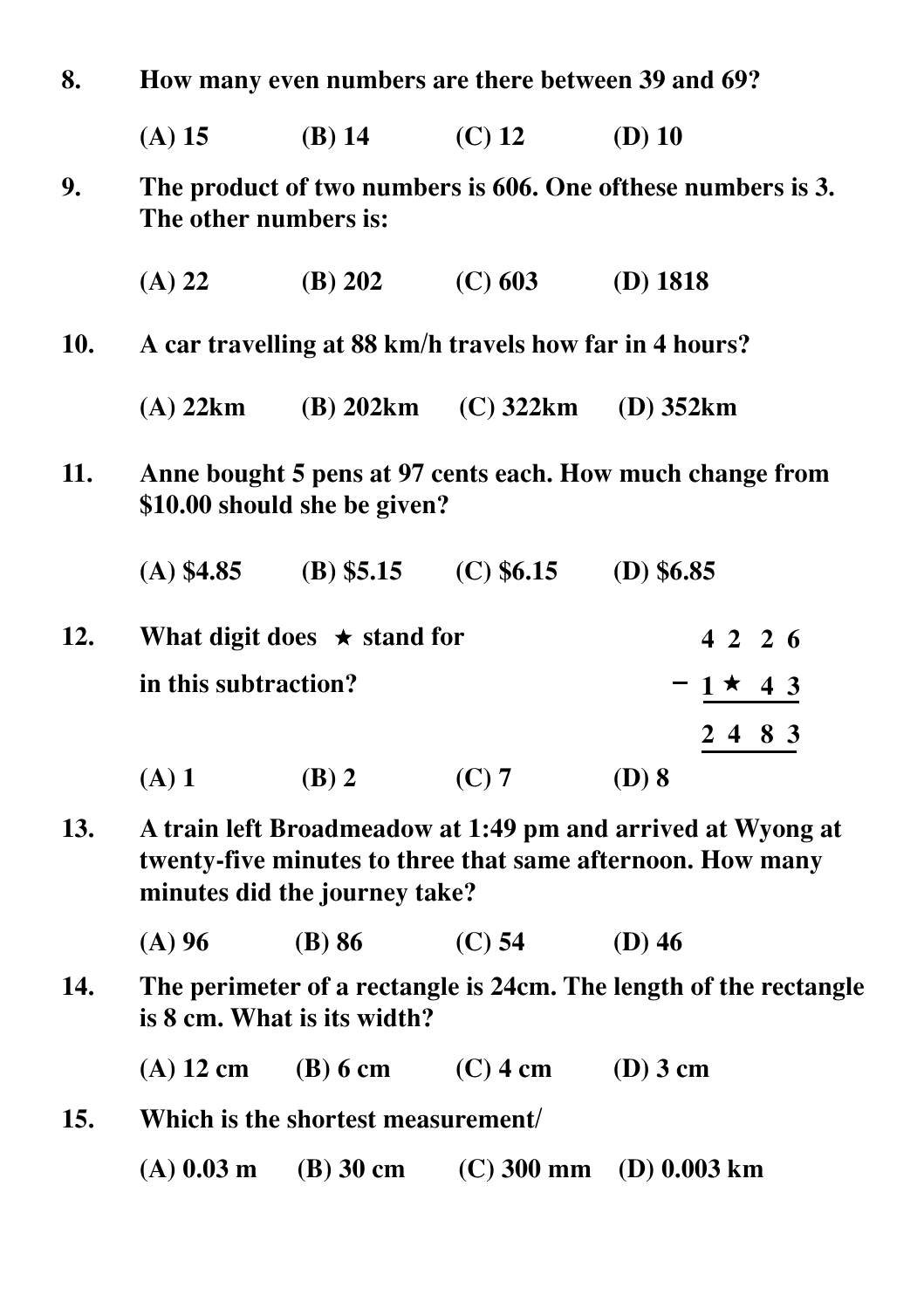#### **SECTION B**

**Each question in this section is worth 3 marks.**

- **16. If the distance from the centre of a circle to its circumference is 80 mm, then the circle's":**
	- **(A) diameter is 160 mm.**
	- **(B) diameter is 80 mm.**
	- **(C) radius is 160 mm.**
	- **(D) radius is 40 mm.**
- **17. Kosta has two-thirds as many marbles as Billy. Kosta has 18 marbles. How many has Billy?**

**(A) 6 (B) 9 (C) 12 (D) 27**

#### **18. Which is the greatest?**

**(B)**  $72\%$  **(C)**  $0.7$ **37 50 3 4**

- **19. The graph shows the minimum and maximum temperatures for each day of a school week. Which day of that week had the highest minimum temperature?**
	- **(A) Monday**
	- **(B) Wednesday**
	- **(C) Thursday**
	- **(D) Friday**

**Minimum/Maximum Daily Temperatures**  $\mathbf{C}^{\mathbf{0}}$ 40 20

**Mon Tues Wed Thurs Frid**

**20. Another way of writing 47 tenths is:**

**(A) 0.047 (B) 0.47 (C) 4.7 (D) 470**

0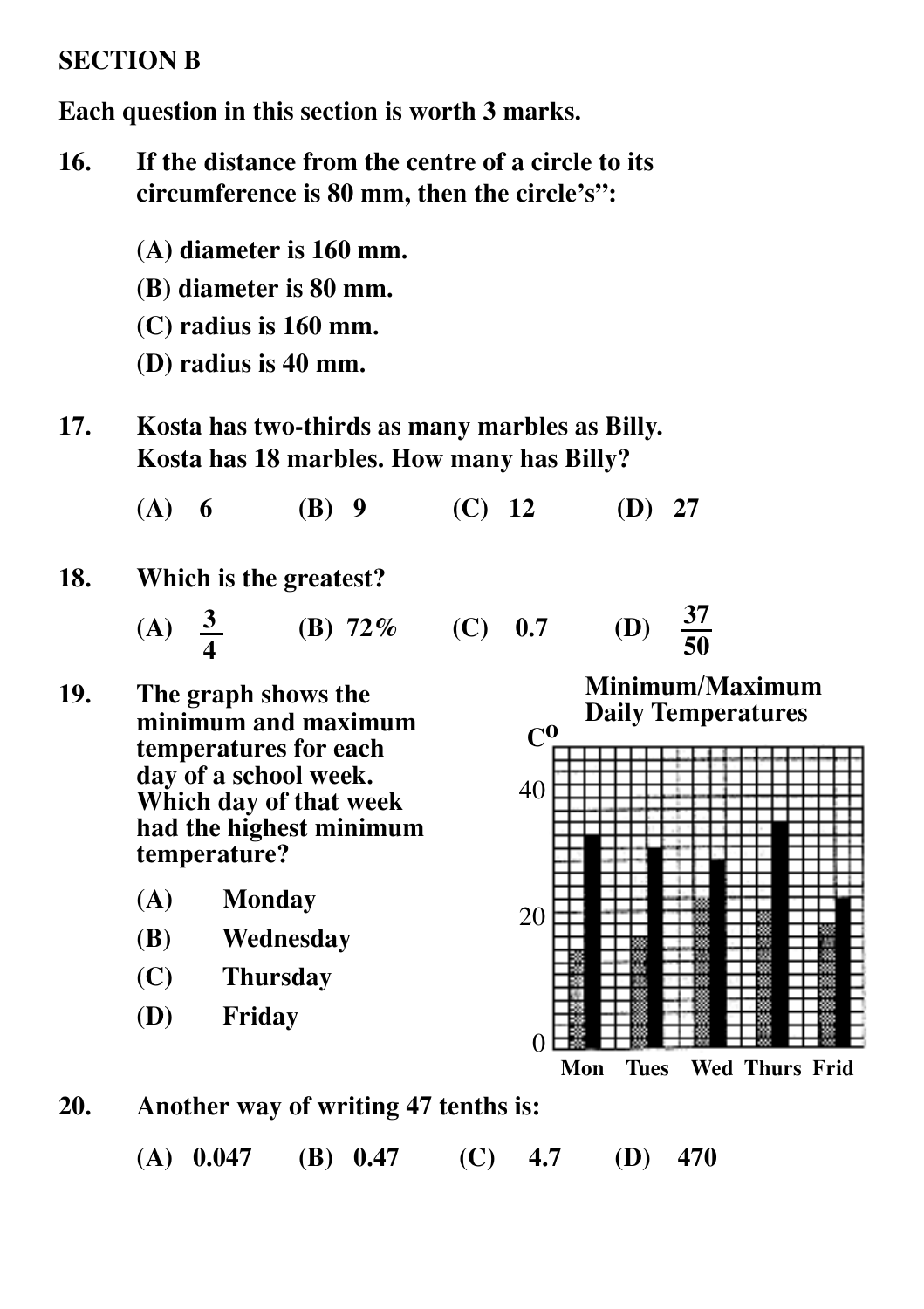- **21. The sum of a right-angle and an obtuse angle must be:**
	- **(A) a reflex angle**
	- **(B) an obtuse angle**
	- **(C) a straight angle**
	- **(D) and acute angle**
- **22. In this aquare, the sum of the numbers in each row equals the sum of the numbers in each column.**

**What is the number represented**  $\mathbf{b}\mathbf{v} \star \mathbf{b}$  in the bottom left hand **corner of this square?**

| 69 | 97 | 5 | 33 | 61 |
|----|----|---|----|----|
| 93 |    |   |    | 65 |
| 17 | 25 |   |    |    |
| 41 |    |   |    | 13 |
| *  |    |   |    |    |

**(A) 265 (B) 220 (C) 45 (D) 39**

**23. Eight separate one cubic centimetre cubes were glued together to make this model.**

**The surface area of this model is:**

**(A) 17 cm2 (B) 20 cm2 (C) 26 cm2 (D) 34 cm2**

- **24. Which is the best value?**
	- **(A) 1 kg for \$3.30**
	- **(B) 750 g for \$2.40**
	- **(C) 300 g for 90 cents**
	- **(D) 250 g for 85 cents**
- **25. A vehicle travels 28 km in 35 minutes. How many km/h is this?**

**(A) 40 (B) 48 (C) 50 (D) 55**

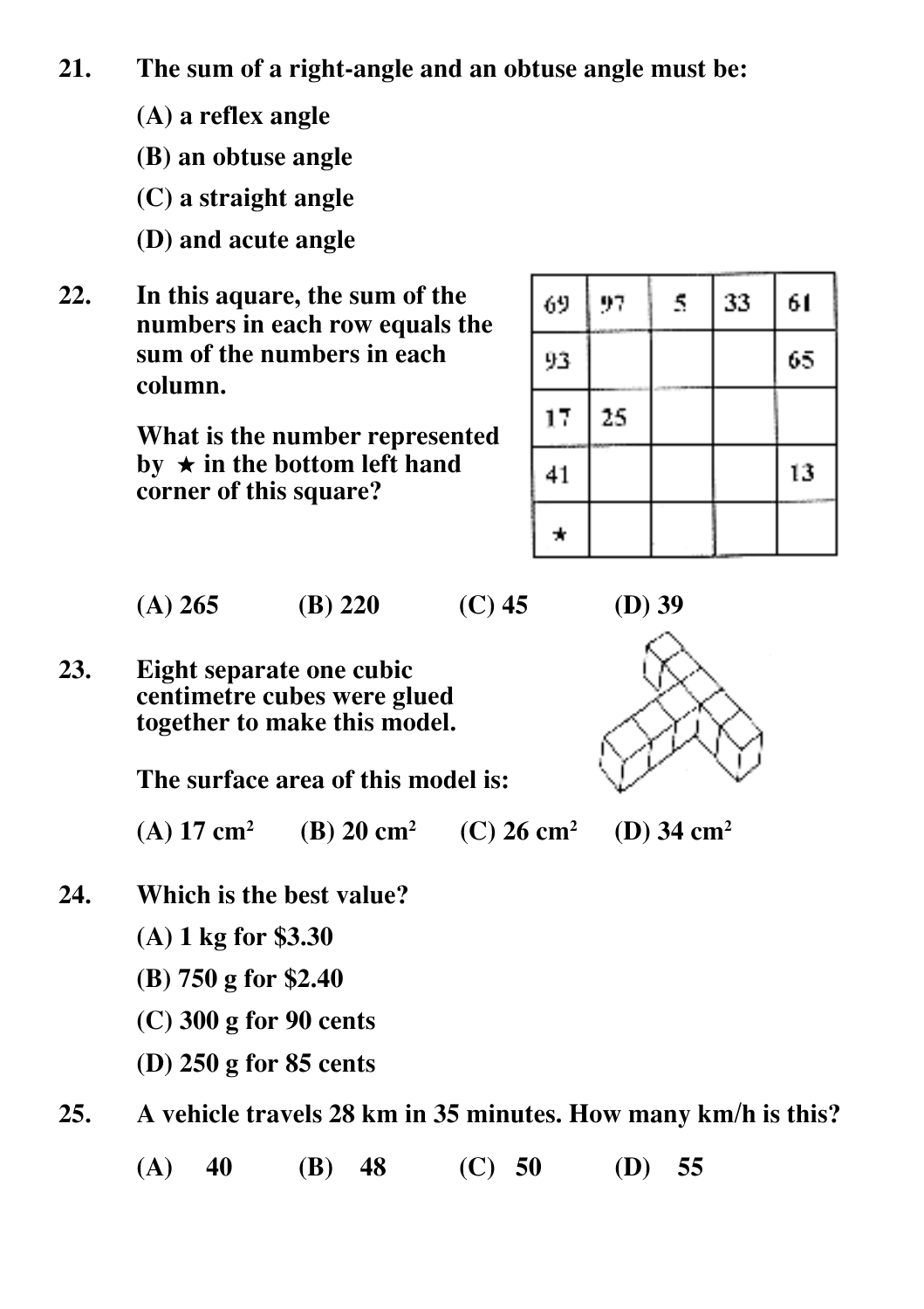#### **SECTION C**

**Each question in this section is worth 4 marks.**

- **26. How many different rectangles with a perimeter of 26 cm could be drawn if their side length measurements were in "whole" centimetres? (Note: A 2 cm x 3 cm rectangle is to be regarded as the same as a 3 cm x 2 cm rectangle.)**
	- **(A) 2 (B) 6 (C) 7 (D) 13**
- **27. The difference between increasing a number by 5% and decreasing it by 4% is 45. That number is:**
	- **(A) 450 (B) 500 (C) 4500 (D) 5000**
- **28. How many rectangles are there in this figure?**



**29. This graph shows how \$120.00 is shared amongst Andrew, Joel and Ryan.**

**Which statement is TRUE?**

**(A) Ryan has more than \$40.00.**

- **(B) Together, Joel and Andrew have less than \$90.00.**
- **(C) Together, Ryan and Andrew have less than \$80.00.**
- **(D) Together, Ryan and Joel have more than \$30.00.**
- **30. The average of a sequence of six consecutive multiples of three is 43.5. What is the largest number of that six number sequence?**
	- **(A) 42 (B) 45 (C) 51 (D) 54**

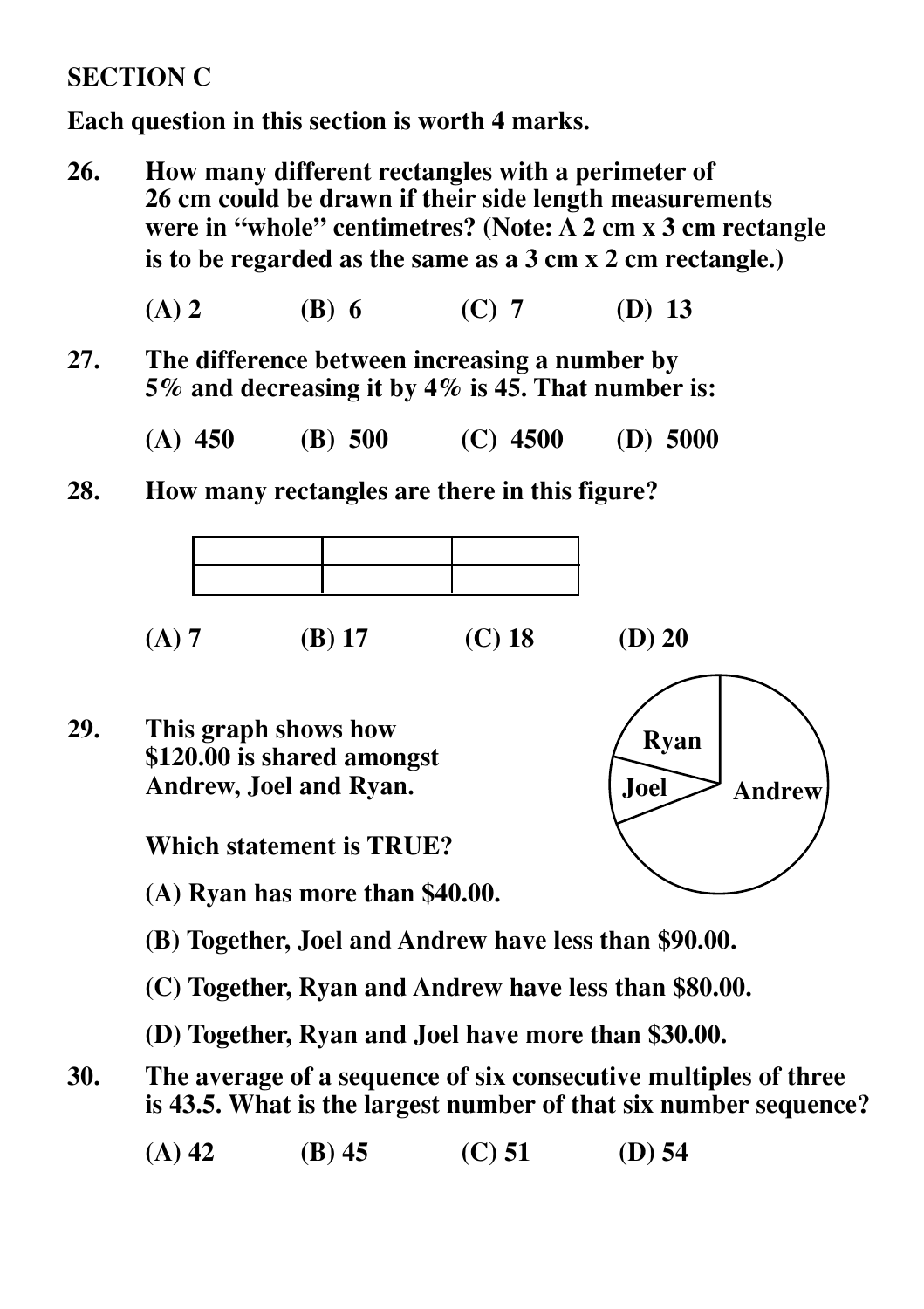**31. A diagonal is an interval which joins a pair of corners which are not adjacent. Three diagonals in this HEXAGON are shown by the dotted intervals. How many diagonals could be drawn in a regular OCTAGON?**



|  | $(A)$ 40 | $(B)$ 20 | $(C)$ 15 | $(D)$ 5 |
|--|----------|----------|----------|---------|
|--|----------|----------|----------|---------|

**32. The 15 cm x 8 cm rectangle shown is made up of three blank squares and a shaded rectangle.**

> **The area of the shaded rectangle is:**



**(A) 8 cm2 (B) 6 cm2**  **(C) 4 cm2 (D) 3 cm2**

**33. If the shading pattern shown in Figures 1, 2, and 3 is continued for Figures 4, 5, 6 and so on, how many shaded squares would there be in Figure 9?**









**TURN OVER THE PAGE FOR QUESTIONS 34 AND 35.**